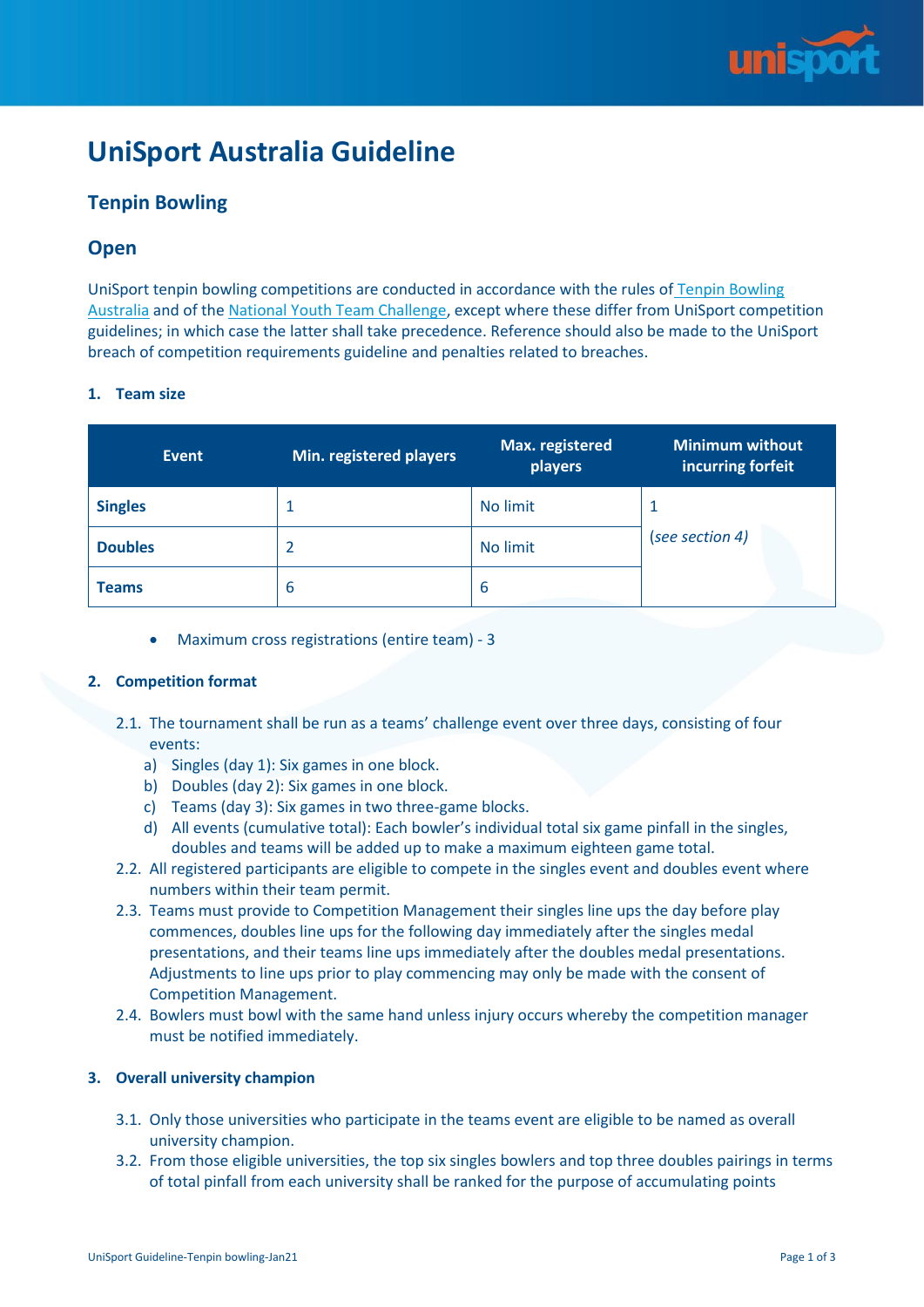

towards calculating the overall university champion. Similarly, only the top six bowlers in terms of total pinfall from each eligible university shall be ranked in the all events category.

3.3. To determine the overall university champions, points will be awarded in accordance with the below table. The points allocation system is based on 10 teams competing, and points may be adjusted to suit if a different number of teams enter.

| Pos.            | Sing. | <b>Dbles</b> | <b>Teams</b> | All           | Pos. | Sing.          | <b>Dbles</b> | <b>Teams</b> | $\mathbf{A}$   |
|-----------------|-------|--------------|--------------|---------------|------|----------------|--------------|--------------|----------------|
|                 |       |              |              | <b>Events</b> |      |                |              |              | <b>Eve</b>     |
| $\mathbf{1}$    | 60    | 120          | 360          | 60            | 31   | 30             |              |              | 3 <sup>0</sup> |
| $\overline{2}$  | 59    | 116          | 324          | 59            | 32   | 29             |              |              | 2 <sup>0</sup> |
| 3               | 58    | 112          | 288          | 58            | 33   | 28             |              |              | 2 <sup>i</sup> |
| 4               | 57    | 108          | 252          | 57            | 34   | 27             |              |              | $2^{\circ}$    |
| 5               | 56    | 104          | 216          | 56            | 35   | 26             |              |              | $\overline{2}$ |
| $6\phantom{1}6$ | 55    | 100          | 180          | 55            | 36   | 25             |              |              | 2!             |
| 7               | 54    | 96           | 144          | 54            | 37   | 24             |              |              | 2 <sub>4</sub> |
| 8               | 53    | 92           | 108          | 53            | 38   | 23             |              |              | 2              |
| 9               | 52    | 88           | 72           | 52            | 39   | 22             |              |              | 2 <sup>2</sup> |
| 10              | 51    | 84           | 36           | 51            | 40   | 21             |              |              | 2              |
| 11              | 50    | 80           |              | 50            | 41   | 20             |              |              | $\overline{2}$ |
| 12              | 49    | 76           |              | 49            | 42   | 19             |              |              | 1 <sup>1</sup> |
| 13              | 48    | 72           |              | 48            | 43   | 18             |              |              | $\mathbf{1}$   |
| 14              | 47    | 68           |              | 47            | 44   | 17             |              |              | $\mathbf{1}$   |
| 15              | 46    | 64           |              | 46            | 45   | 16             |              |              | $\mathbf{1}$   |
| 16              | 45    | 60           |              | 45            | 46   | 15             |              |              | 1!             |
| 17              | 44    | 56           |              | 44            | 47   | 14             |              |              | 1 <sub>0</sub> |
| 18              | 43    | 52           |              | 43            | 48   | 13             |              |              | $\mathbf{1}$   |
| 19              | 42    | 48           |              | 42            | 49   | 12             |              |              | $\mathbf{1}$   |
| 20              | 41    | 44           |              | 41            | 50   | 11             |              |              | $\mathbf{1}$   |
| 21              | 40    | 40           |              | 40            | 51   | 10             |              |              | $\mathbf{1}$   |
| 22              | 39    | 36           |              | 39            | 52   | 9              |              |              | 9              |
| 23              | 38    | 32           |              | 38            | 53   | 8              |              |              | 8              |
| 24              | 37    | 28           |              | 37            | 54   | $\overline{7}$ |              |              | 7              |
| 25              | 36    | 24           |              | 36            | 55   | 6              |              |              | 6              |
| 26              | 35    | 20           |              | 35            | 56   | 5              |              |              | 5              |
| 27              | 34    | 16           |              | 34            | 57   | 4              |              |              | 4              |
| 28              | 33    | 12           |              | 33            | 58   | 3              |              |              | $\overline{3}$ |
| 29              | 32    | 8            |              | 32            | 59   | $\overline{2}$ |              |              | $\overline{a}$ |
| 30              | 31    | 4            |              | 31            | 60   | $\mathbf{1}$   |              |              | $\mathbf{1}$   |

| os.                     | Sing. | <b>Dbles</b> | <b>Teams</b> | All           | Pos. | Sing.          | <b>Dbles</b> | <b>Teams</b> | <b>All</b>     |
|-------------------------|-------|--------------|--------------|---------------|------|----------------|--------------|--------------|----------------|
|                         |       |              |              | <b>Events</b> |      |                |              |              | <b>Events</b>  |
| $\mathbf{1}$            | 60    | 120          | 360          | 60            | 31   | 30             |              |              | 30             |
| $\mathbf{2}$            | 59    | 116          | 324          | 59            | 32   | 29             |              |              | 29             |
| $\overline{\mathbf{3}}$ | 58    | 112          | 288          | 58            | 33   | 28             |              |              | 28             |
| 4                       | 57    | 108          | 252          | 57            | 34   | 27             |              |              | 27             |
| 5                       | 56    | 104          | 216          | 56            | 35   | 26             |              |              | 26             |
| 6                       | 55    | 100          | 180          | 55            | 36   | 25             |              |              | 25             |
| $\overline{\mathbf{z}}$ | 54    | 96           | 144          | 54            | 37   | 24             |              |              | 24             |
| 8                       | 53    | 92           | 108          | 53            | 38   | 23             |              |              | 23             |
| 9                       | 52    | 88           | 72           | 52            | 39   | 22             |              |              | 22             |
| 10                      | 51    | 84           | 36           | 51            | 40   | 21             |              |              | 21             |
| 11                      | 50    | 80           |              | 50            | 41   | 20             |              |              | 20             |
| 12                      | 49    | 76           |              | 49            | 42   | 19             |              |              | 19             |
| 13                      | 48    | 72           |              | 48            | 43   | 18             |              |              | 18             |
| 14                      | 47    | 68           |              | 47            | 44   | 17             |              |              | 17             |
| 15                      | 46    | 64           |              | 46            | 45   | 16             |              |              | 16             |
| 16                      | 45    | 60           |              | 45            | 46   | 15             |              |              | 15             |
| 17                      | 44    | 56           |              | 44            | 47   | 14             |              |              | 14             |
| 18                      | 43    | 52           |              | 43            | 48   | 13             |              |              | 13             |
| 19                      | 42    | 48           |              | 42            | 49   | 12             |              |              | 12             |
| 20                      | 41    | 44           |              | 41            | 50   | 11             |              |              | 11             |
| 21                      | 40    | 40           |              | 40            | 51   | 10             |              |              | 10             |
| 22                      | 39    | 36           |              | 39            | 52   | 9              |              |              | 9              |
| 23                      | 38    | 32           |              | 38            | 53   | 8              |              |              | 8              |
| 24                      | 37    | 28           |              | 37            | 54   | 7              |              |              | 7              |
| 25                      | 36    | 24           |              | 36            | 55   | 6              |              |              | 6              |
| 26                      | 35    | 20           |              | 35            | 56   | 5              |              |              | 5              |
| 27                      | 34    | 16           |              | 34            | 57   | 4              |              |              | 4              |
| 28                      | 33    | 12           |              | 33            | 58   | 3              |              |              | 3              |
| 29                      | 32    | 8            |              | 32            | 59   | $\overline{2}$ |              |              | $\overline{2}$ |
| 30                      | 31    | 4            |              | 31            | 60   | $\mathbf{1}$   |              |              | 1              |

## **4. Forfeit**

- 4.1. Tenpin bowling teams/players are subject to UniSport guideline breach of competition requirements.
- 4.2. Bowling will begin in accordance with a previously arranged schedule. Any player or team arriving late will begin play with the score count beginning with the frame then being bowled.
- 4.3. If a team refuses to start because a full line-up is not present they will forfeit all games which they decline to bowl.
- 4.4. No blind scores will be permitted and a bowler must bowl with, on the same lanes, and at the same time their team bowls.
- 4.5. A bowler who misses one frame or more by not being present and ready to bowl when it is his/her turn, will not be credited with any pins for any frames missed.